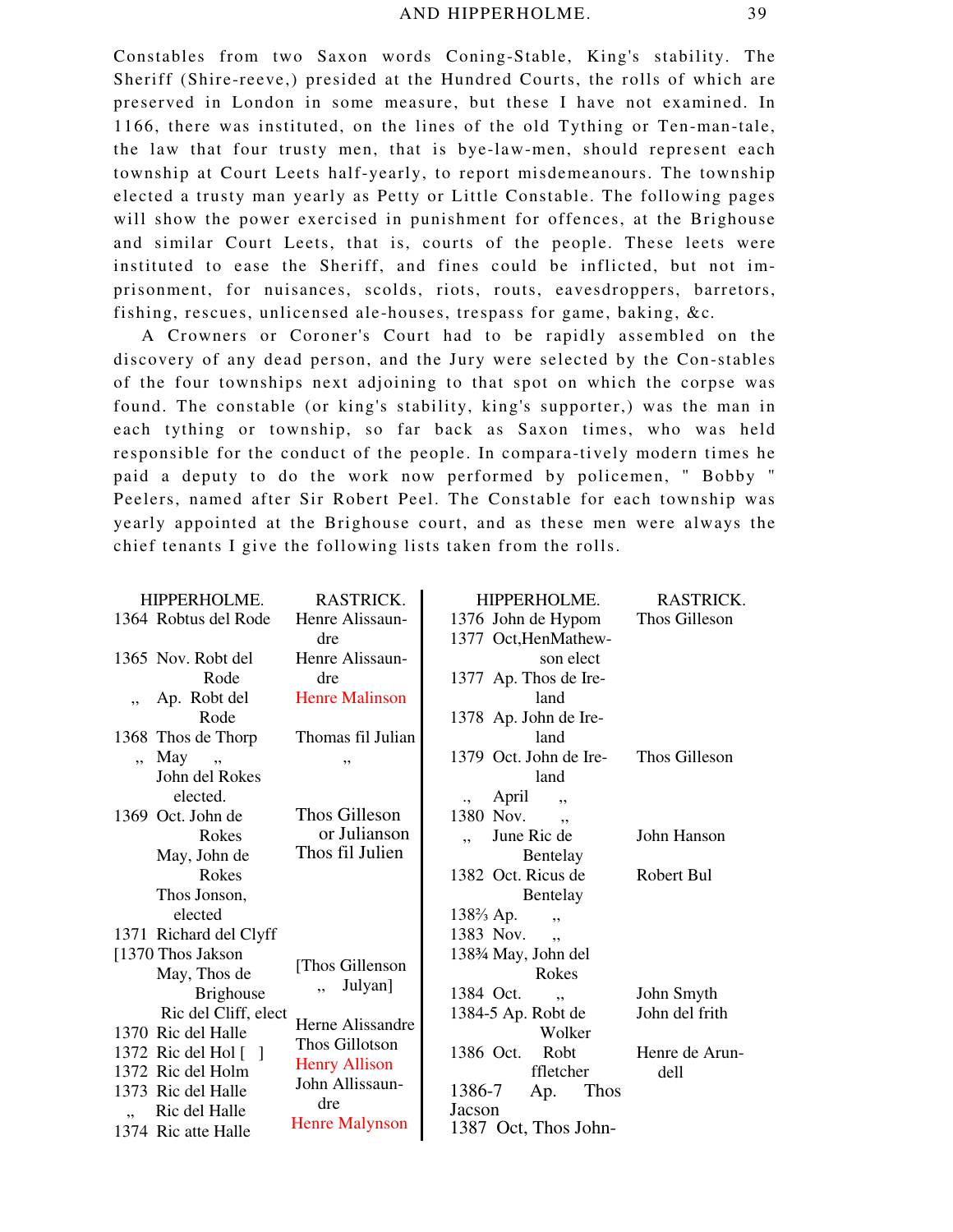HIPPERHOLME 1387-8 Ap. Thomas del Brighouse 1388 Oct. Thomas Brighouse 138! May,Thos Smyth 1389 Thos Smyth 1391 Oct. Thos del Clyf  $139\frac{1}{2}$ Apr. 1393 Oct. Thos del Thorp elect 139? Oct. Thos del Thorp 1394 Robt Carter 1396 Thos Tille 1397 John Smyth 139% May, John Smyth 1398 Oct. Thos Tille 1398-9 Ap. Thos Tylly John de Wylby elect 1399 Oct. John de Wylby 1399 May 1400 Oct. John de Ireland 140? John Wylkynson  $140$  June 1401 April, John del Rokes  $1402$  "  $140\frac{2}{3}$  May, Brighous 1403 Oct. Rich de Prestelay 1403 April 1404 - de Brodelegh 1404-5 Wm de Stancefeld 1405 John de Brodelegh 1406 Wm de Stanclyf 1406-7 April, Robt de Haldesworth 1407 Oct. Haldeworth 140% May Henre ffox 1408 Oct. 140 Ap. Thos Mannsel 1409 Oct. " John Ireland elect 1410  $1410$  Ap.  $\,$ , 1411 Oct.  $\ldots$ 141½ May, 1412 Oct., 1412 May, Robt Jonson

RASTRICK. Wm Alysandre John Taillour ,, Thos de Rastryk John de Wynde bank Thos del ffrith Hugh ffox Robert atte Tounend John de Elystones Hugh Tothill 1416-7 " 1417 Oct. 1417-8 Ap. 1418 Oct. 1419 Oct. 1420 May 1423 Oct. " 1425 Oct. 1426 Oct. 1427 1428 Oct.

,,

HIPPERHOLME. 1413 Oct. Robt Jonson John Rokes elect const. & iuratus 1413-4 May, John Rokes 1414 Oct. John de Thorp 1415 Apr. 1415 Oct. John Thorp John Scheplay elect 1416 Oct. John Schepelay John Ireland elect John Weloweby elect John Manncell elect 1418-9 May John Manncell Ric de Thorp elect 1420 Oct. Ric Thorp Ric Prestelay elect 1421 April ,, 1421 Oct. ., Robt Walfkerre elect 142½ Ap. Robt Walker 1422 Oct. Rob Wulfkerre Thomas Brighous elect  $142\frac{2}{3}$  Apr.  $\quad$ , Thomas Clyf elect 1424 Oct. John Brodelegh elect 1421 April , John Roper elect 142 Ap. , John Scheplay elect 1427-8 April, Wm Hole John Rokes elect  $1428-9$  Ap.  $\ldots$ 1429 Oct. Wm Hole 1429-30 May, John Mylner 1430 Oct. Robt Coke-RASTRICK. Hugh Tutehill Hugh Totehill Thos Duke elect Thos Duke Thos ffrith John ffox elect John ffox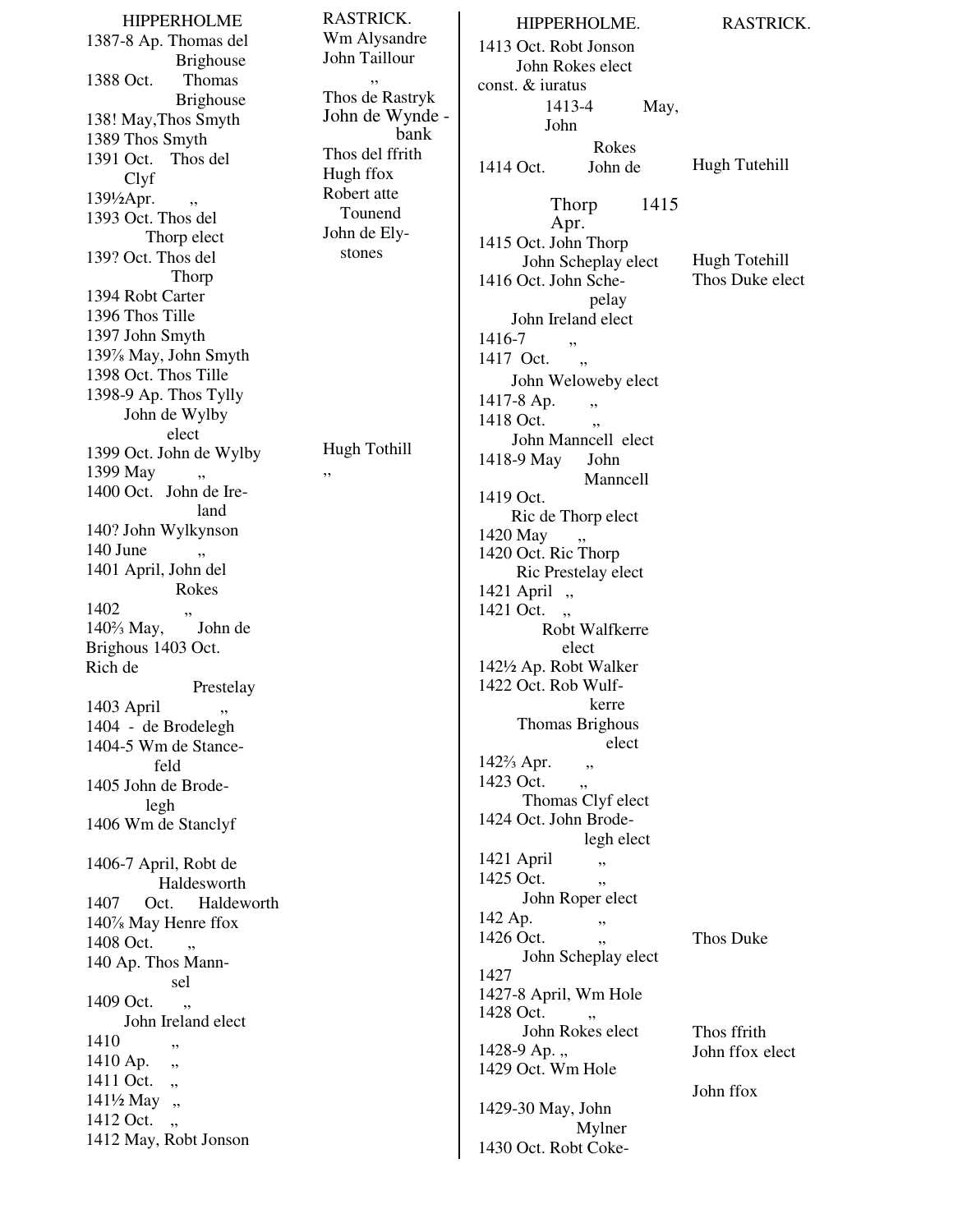HIPPERHOLME. 1433 Oct. John Rissh worth Thos Mannsell elect 1434 Ap. Thos Maun cell 1434 Oct. , John Smyth elect  $1434-5$  Ap.  $\,$ , 1435 Oct. John Thorp elect  $1435-6$  Ap.,  $1436$  Oct. " John Wyloughby elect 1436-7 Ap., 1437 Oct. John Michell elect 1437-8 Ap. ,, 1438 Oct. Willm Stokk(s) elect  $1438-9$  Ap., 1439 Oct. Ric Clyff elect 1439 1440 Oct. John Broke – house elect 1441 , 1441 Oct., Willm Roide elect  $144\frac{1}{2}$  Ap. " 1442 Wm Sheplay elect 1443 (Thomas) Thorpe elect ., John Thorpe const.  $1444$ , ,, elect  $1445$ Oliver Crouder elect 1445-6 Ap. 1446 Oct. Robert Haworth elect  $1446 - 7$  Ap. 1447 Oct. Robert Clyff 1449 Oct. John Bentlay John Michell elect 1450 Ap.  $1450$  Oct.  $\,$  ,  $\,$ " Thomas Brighous Thos Hanson elect 1452 Oct. .. Richard Baroclogh elect 1452-3 Ap. 1453 Ric Barocloghe Henre Hemmingway elect 1454 Oct. ., ,, Henre Smyth elect RASTRICK. Wm Auyson Willm Duke John by ye broke Ric ffox Wm. Clay Hugh Totehill

HIPPERHOLM . 1454-5 Ap. Henre Smyth elect 1456 Oct. Richd Wodd Richd Northclyff elect 1457 Oct. " John Roide elect ,,-8 Ap 1458 Richard Thorp elect . ,, -9 Ap. 1461 Oct. Hen Greneall Thomas Brighous elect 1462 Oct. " John Hoile elect 1463 Oct. Willm Roide elect ,, ,, John Hoile 1464, Wm. Roide Thomas Brighous elect  $\therefore$  Ap.  $\therefore$  $1465$  Oct. .. John Thorp elect ,, Ap. 1466 John Thorp Oct. John Thorp junr, elect 1467 Wm Haldeworth elect 1468 Oct. Ric Rookes elect Apr., 1469 Oct. Ric. Rookes de Rokes .,-70 May, Robt Shaghe 1470 Oct. John Rysshe worth 1471 Oct. , Peter Thorp elect 1472 ... Robt Baroclogh elect 1473 Oct. John Haldeworth elect 147¾ Peter Thorp 1474 Oct., Richard Whitlay elect 1474-5 Ap. ,, 1475 Oct., John Clyff elect 1476 Oct., Wm Chylde elect RASTRICK John atte Town-End Wm. ffrith John Hanson John lyulay, iunr. Richd Duke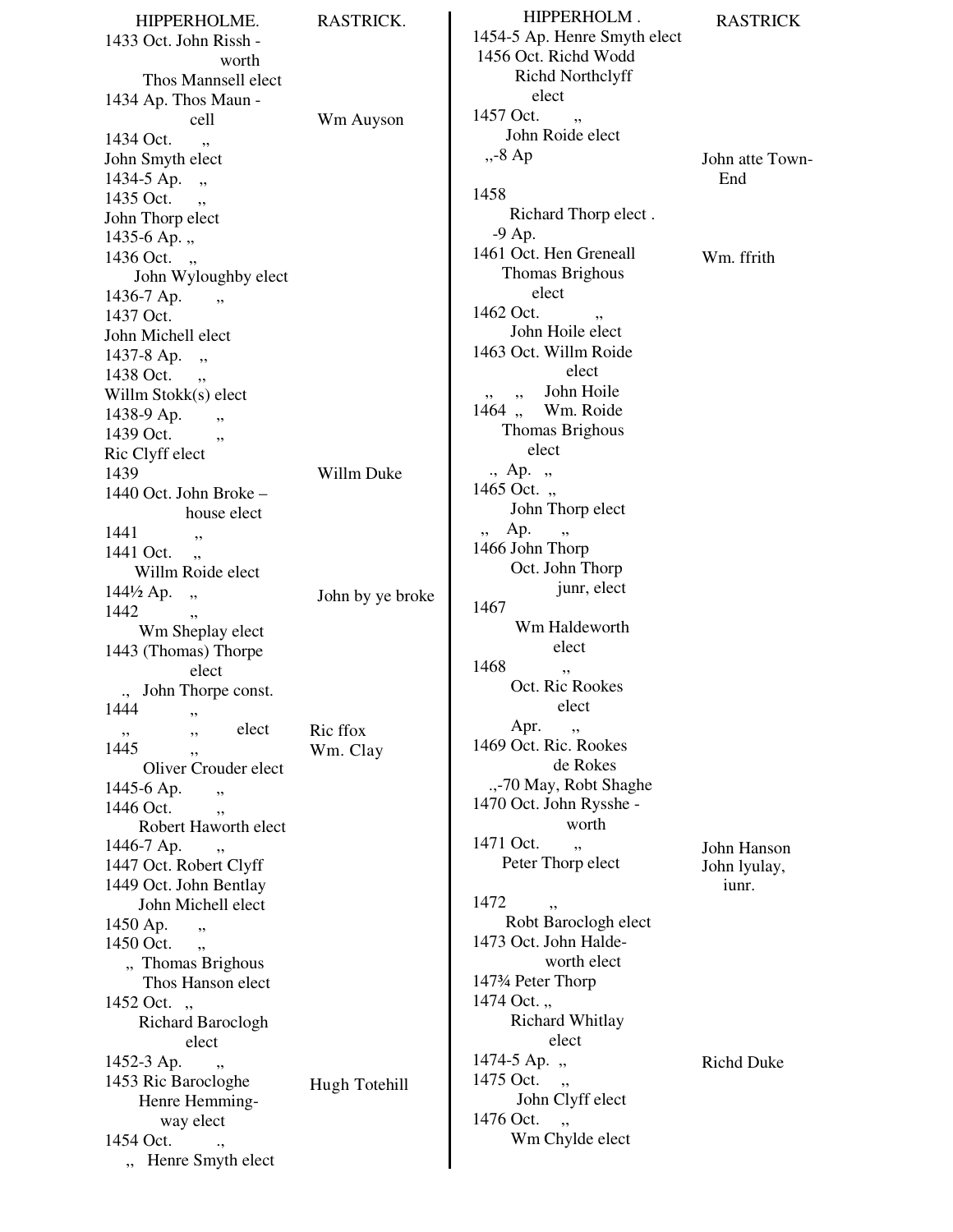| HIPPERHOLME.                              | RASTRICK.      | HIPPERHOLME.                                | <b>RASTRICK</b>                     |
|-------------------------------------------|----------------|---------------------------------------------|-------------------------------------|
| 1477 Oct. Robert Hem-                     | Recorded       | 1506<br>John Michell<br>,                   |                                     |
| ingway                                    | but not        | 1507<br>Wm. Bram -<br>,,                    |                                     |
| John Hoile elect                          | copied.        | hall                                        |                                     |
| 1478 Thos Northclyff                      |                | Wm Preston<br>1508<br>,                     |                                     |
| 1479 Richd Heming-                        |                | 1509<br>Robt White-<br>,                    |                                     |
| way elect                                 |                | lay                                         |                                     |
| 1480 Oct. Peter Thorp                     |                | 1510<br>Jacobus Ben-<br>,                   |                                     |
| elect const                               |                | tlay                                        |                                     |
| 1481 Oct. Ric Sheplay                     |                | 1511<br>John Thorp<br>, ,                   | John Goodyere                       |
| elect const                               |                | 1512<br>Richd Whit-<br>,                    |                                     |
| "1/2 Ap. JohnTotehill                     |                | 1ay                                         |                                     |
| const                                     |                | JohnWhitlay<br>1513<br>,,                   | Richd Hanson                        |
| 1483 Oct. John Glede-                     |                | 1514<br>Thomas Nic-<br>,,                   |                                     |
| hill                                      |                | holl                                        | Edwd Sayuile                        |
| Ric Scolefeld elect                       |                | (Robert Nicholl-                            |                                     |
| 1484 John Totehill                        |                | son const?)                                 |                                     |
| 1485 Oct. John Cooke                      |                | 1515 Oct. John Holme                        | Thos Goodale                        |
| elect                                     |                | 1516, Richd Water-                          |                                     |
| John Thorp<br>1486<br>,<br>elect          |                | house, iunr                                 | <b>Robt Malynson</b>                |
| Richd Wodd                                |                | 1518 Laur Haldeworth                        | Edwd Nycholl                        |
| 1487<br>,<br>elect                        |                | 1519 Thomas Bentlay<br>1520 Wm Otes         | Richd Sundirland                    |
| 1488<br>John Hideyng                      |                | 1521 Wm Nodder                              | Wm Nicholl                          |
| ,,<br>elect                               |                | 1522 John Baker                             | Edwd ffryth<br>Ric Botheroide       |
| 1489<br>Ric Baire -<br>,,                 | Thos ffletcher | 1523 Wm Rammesden                           | Ric Hanson                          |
| stowe elect                               | elect          | 1524 John Pykhill                           | John Longewodd                      |
| Rad Saynton<br>1490                       |                | 1525 Edwd Scolefeld                         | Rob ffryth                          |
| , ,<br>elect                              |                | 1526                                        | Rob Nicholl                         |
| 1491<br>HenryWalker<br>,                  |                | ,,<br>1527 John Scolefeld                   | Jacobus Tolleson                    |
| elect                                     |                | 1528 Nic Brodelee                           | Jacobus Rauneslawe)                 |
| 1492<br>Robt Longe -<br>,                 |                | 1529 Wm Thorp                               | Robt Good(ale) (?er)                |
| man elect                                 |                | 1530 Wm Thorpe                              | Thos Nodder                         |
| John Baro -<br>1493<br>,                  |                | 1531 Robt VVycars                           | Wm Smyth                            |
| clogh elect                               |                | 1532 Ric Barroclogh                         | Wm Grene                            |
| 1494<br>Ric Gybson<br>, ,                 |                | 1533 Edwd Brodelee                          | Nicholas Batley                     |
| elect                                     | John Cosyn     | 1534 Ric Rommesden                          | <b>Gibt Batley</b>                  |
| Laurence Hal -<br>1495<br>,               |                | 1535 John Milner                            | John Hanson                         |
| deworth                                   |                | 1537 John Watrhous                          | <b>Xpofer Townend</b>               |
| Wm ffletcher<br>1496<br>, 1               |                | 1539(<br>$\lambda$                          | John ffoxe                          |
| elect. po lo                              |                | 1540 John Wodhede                           | John Longwodde                      |
| Hen ffletcher                             |                | 1541 Ric Stephenson                         | John Goodall                        |
| 1496-7 Ap. Hen ffletcher                  |                | 1542 John Wilton                            | Edwd Nichol),                       |
| const                                     |                | 1543 John Nicholl.                          | Robt Horcefall                      |
| 1497 Oct. Laur Wodd                       |                | 1544 Wm Beaumond                            | <b>John Malynson</b>                |
| elect const                               |                | 1546 John Thorpe                            | John Goodall                        |
| Henry Wodd<br>1498                        |                | 1547 Wm Thorpe                              | John ffrith                         |
| const                                     | Thos ffryth    | 1548 John ffletcher                         | War Broke                           |
| Oct. Lau Smyth                            |                | 1549(                                       | ) Jacobus Tollson                   |
| elect                                     | Ric Bothroide  | 1550 John ffletcher                         |                                     |
| John Worne-<br>1499<br>$,$ ,              |                | 1551 William Thorpe                         | John Gledhill                       |
| wall elect                                |                | 1552 Elias Nutter                           | <b>Leonard Longeley</b>             |
| Richd Wodd const                          |                | (Ric Brighous                               | (Rob Rommesden                      |
| 1502 Richd Cowper,<br>Richd Michell elect |                | 1553(Wm Deyneham                            | (John Goodar(half)                  |
| 1503 Oct. Nich Bentlay                    |                | elect                                       |                                     |
| 1504<br>John Otes<br>,,                   |                | 1554 Wm Deyneham                            | Rob Rammesden                       |
| 1505<br>XpoferWal-<br>, 1                 |                | $R$ (ic) Smythe elect<br>1555 Thos Bollande | <b>Ric Rawresley</b><br>Rob Goodare |
| ker                                       |                | 1557 Thos Roide elect                       | John Watson                         |
|                                           |                |                                             |                                     |